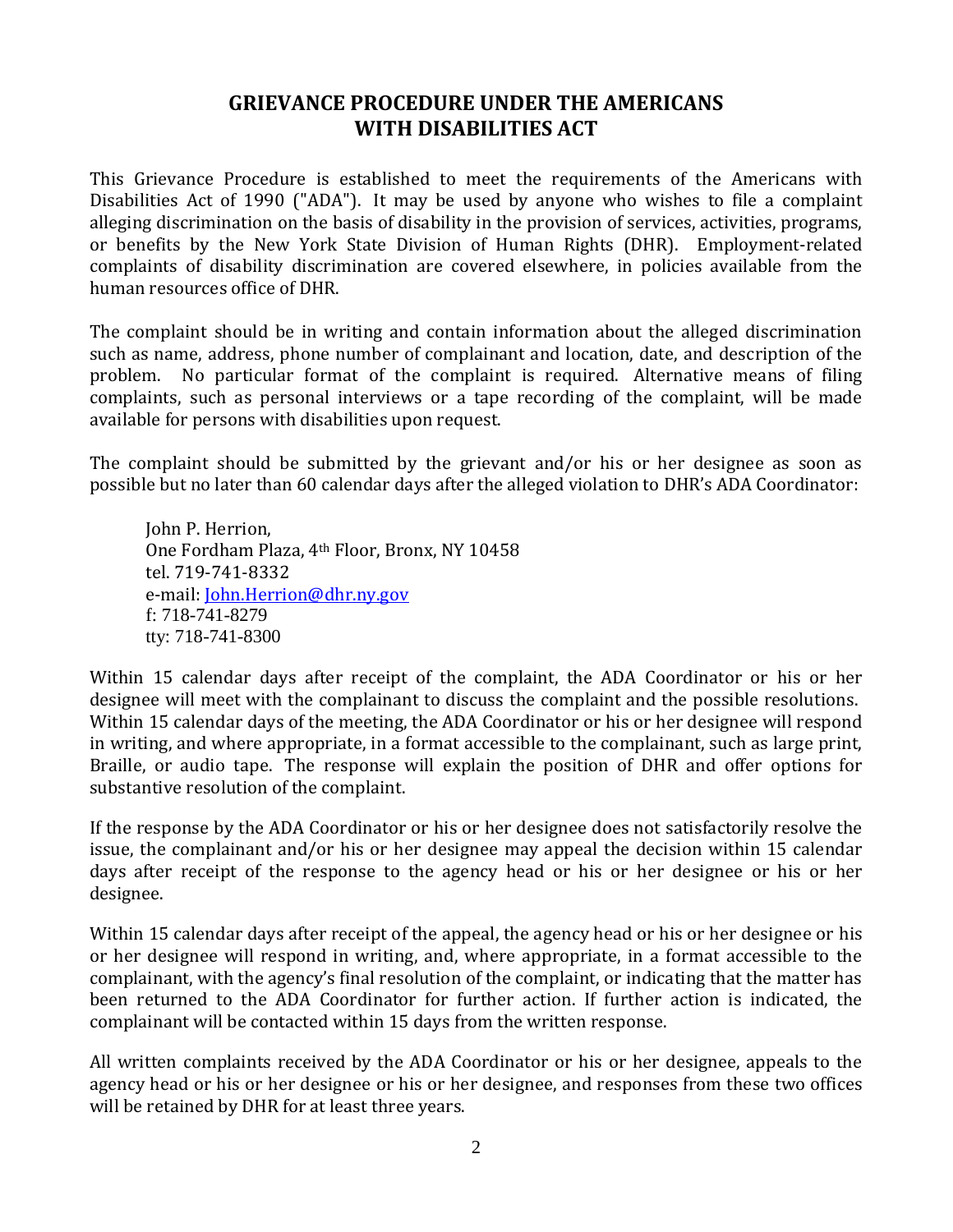## **AMERICANS WITH DISABILITIES ACT COMPLAINT FORM**

Please use this form to file a complaint based on disability in the provision of services, activities, programs or benefits.

Please submit this form to the ADA Coordinator, John Herrion, NYS Division of Human Rights; you may find contact information for John Herrion at [www.dhr.ny.gov/accessibility.](http://www.dhr.ny.gov/accessibility)

## **COMPLAINANT INFORMATION**

| Name:                                                                             | Home Phone: |  |
|-----------------------------------------------------------------------------------|-------------|--|
| Home Address:                                                                     | Email:      |  |
|                                                                                   |             |  |
| 1. Your claim is made against:                                                    |             |  |
| State Agency:                                                                     |             |  |
| Name:                                                                             |             |  |
| Title:                                                                            |             |  |
| Address:                                                                          |             |  |
| Phone:                                                                            |             |  |
| Location(s) and date(s) of the circumstances giving rise to your complaint:<br>2. |             |  |
| Are the circumstances of your complaint continuing?                               |             |  |

 $\Box$  Yes  $\Box$  No